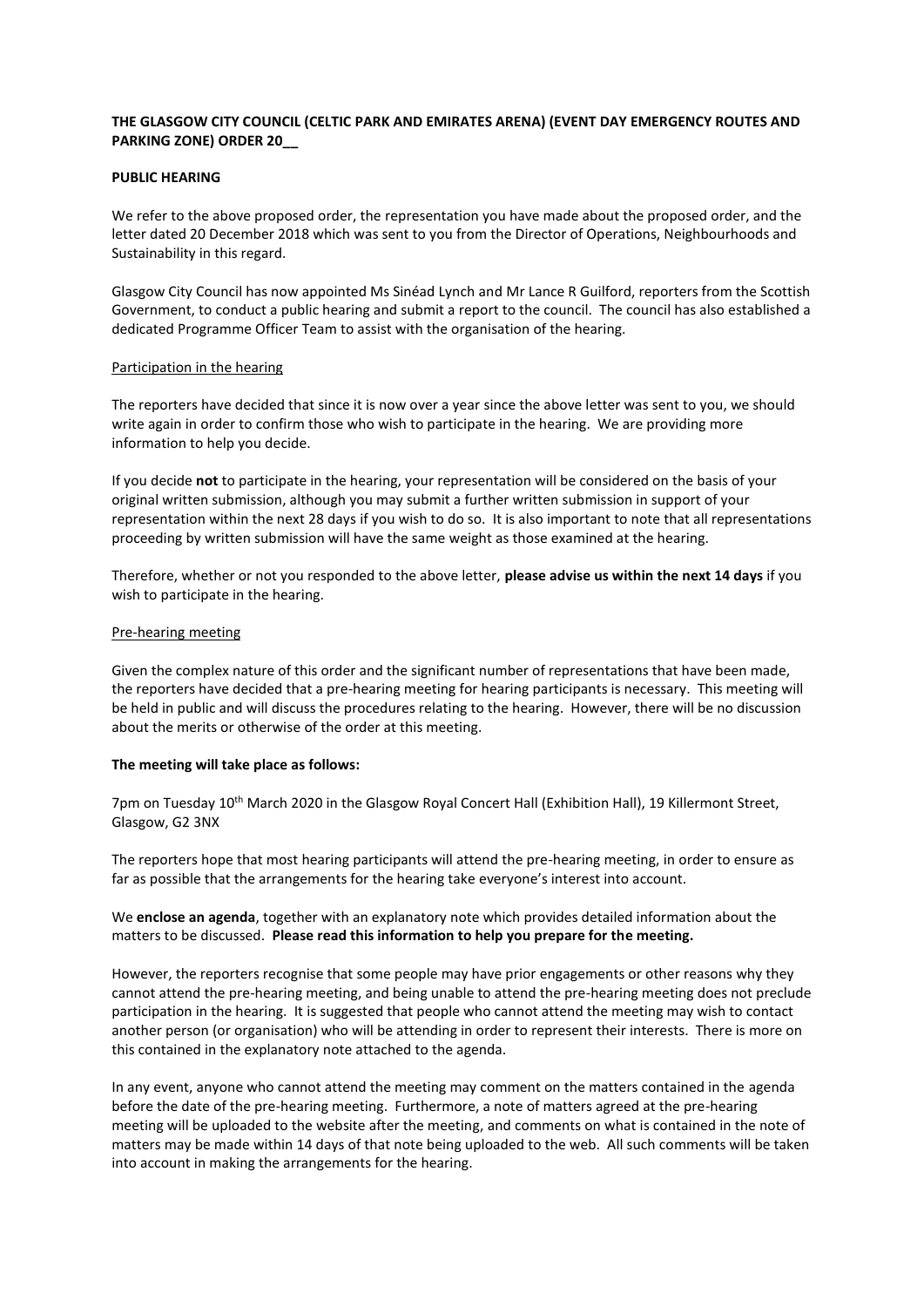**Please advise us within the next 14 days** if you wish to attend the pre-hearing meeting in addition to participating in the hearing. Please also inform us if you intend to be represented (providing the details of any such representation) and advise whether any special access or other arrangements are required to enable attendance at the meeting.

Owing to the limited capacity within the venue (200 places) an entrance ticket will be provided to those who have made representations about the order and wish to attend the pre-hearing meeting.

You can register for a ticket using the following link:-

# **Tickets will be available to download from 4pm On Friday 7th February 2020**

In the event that there is any difficulty relating to the capacity of the venue and the number of people who wish to attend, you will be advised of any action being taken before the date of the meeting.

### All representations will be in the public domain

Please note that your representation, if maintained, will not be treated as confidential, and that it will be published unless you provide details of exceptional circumstances as to why you consider that the substance of your representation should not be in the public domain. Exceptional circumstances might apply where publication of the substance of the representation might be considered to breach the provisions of the General Data Protection Regulations (GDPR) because it cannot be sufficiently separated from identifying personal information which should not be in the public domain.

Alternatively, there might be sensitive information (for example on mental or physical health), the publication of which might be considered to breach the right to privacy under the European Convention on Human Rights (ECHR). In either case you would be advised whether or not such details are sufficient to justify the further redaction of certain information or non-publication of the representation.

However, please note that as a matter of course under GDPR all identifying personal information will be redacted from the representations before they are placed in the public domain. This will include all names, postal addresses, email addresses, telephone numbers, job descriptions and details of business premises**.** 

**If we have not heard from you within the next 14 days on this matter**, we will assume that you are content that your representation should be in the public domain.

Following this period, the maintained representations (unless excepted under the terms stated above) and related documents will be published on the council's website. There will also be a brief summary of the matters raised in the representations, and an associated schedule which separates them into basic categories including the type and whether it is an objection or letter of support. This may assist you in preparing for the meeting, particularly with respect to the possible grouping of parties with a similar interest, and which is referred to in more detail in the explanatory note attached to the agenda.

## Webcasting

We would advise that the pre-hearing meeting will be recorded and webcast, and therefore in the event that you are unable to attend the meeting, the proceedings may be observed (after the meeting) online at:

#### <https://www.glasgow.gov.uk/article/20480/Celtic-ParkEmirates-Arena>

Webcasting is part of a strategy to enhance public access to this process, and will make it easier for individuals to keep up to date with proceedings.